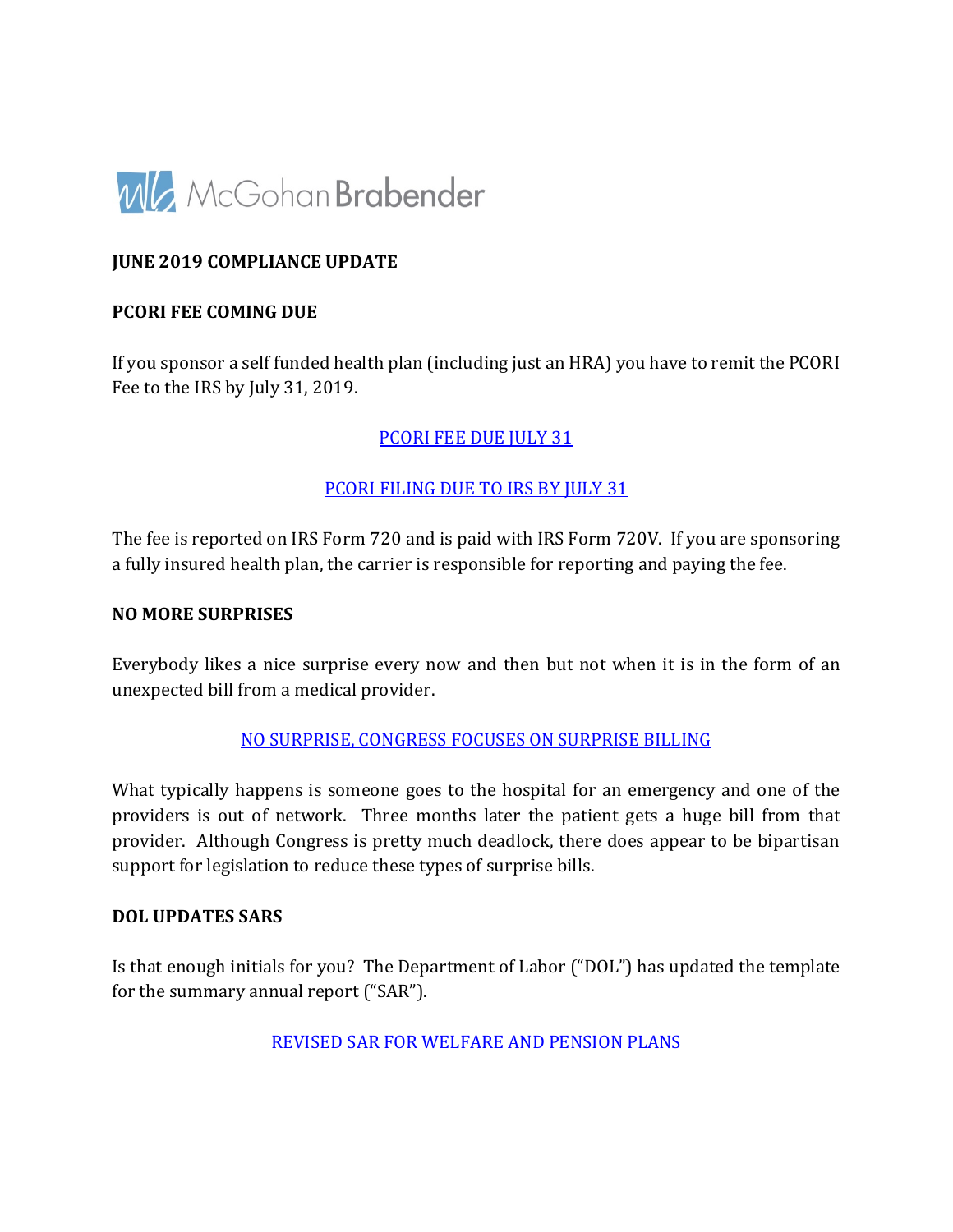If you file a Form 5500 or Form 5500SF you should prepare and distribute a summary annual report or SAR. The Form 5500 and Form 5500SF is due seven month after the close of the plan year and the SAR should be distributed nine months after the close of the plan year.

#### **TPAs AND GUARANTEES**

TPAs are like any other vendor. They are getting paid to provide a service and it may make sense to include performance guarantees in their contracts.

## [CONSIDERING TREND GUARANTEES IN YOUR NEXT TPA ANALYSIS](http://www.milliman.com/insight/research/case-studies/Considering-trend-guarantees-in-your-next-TPA-selection-analysis/)

Obviously, such guarantees are part of the overall negotiating process. Depending on the employer's size will dictate each party's bargaining position. The larger the employer the more likely the TPA is willing to change terms of its standard agreement.

## **COST SAVINGS OPTIONS**

If you are large enough to be self funded, you know the "buck stops with you" when it comes to controlling health care costs.

## [COST- MITIGATION OPTIONS FOR LARGE EMPLOYERS](https://www.cbiz.com/insights-resources/details/articleid/7427/responding-to-rising-health-care-costs-6-cost-mitigation-options-for-large-employers)

This article lists six strategies you may want to consider when reviewing your self funded health plan.

## **SUMMER INTERNS AND HEALTH CARE REFORM**

It is that time of the year when employers are hiring inters for the summer. However, don't forget how health care reform can impact you.

## [WHAT YOU NEED TO KNOW: HIRING INTERNS AND SEASONAL EMPLOYEES](https://www.tangohealth.com/blog/what-need-know-hiring-interns-aca-seasonal-employees/)

Health care reform has been around for a while, so it is easy to forget about it. However, the employer mandate still is here, and the government is starting to take it seriously. So, if you fail to properly handle the interns it is possible you could fall below that 95% threshold which would result in a major penalty.

#### **STUDENT LOAN PROGRAMS**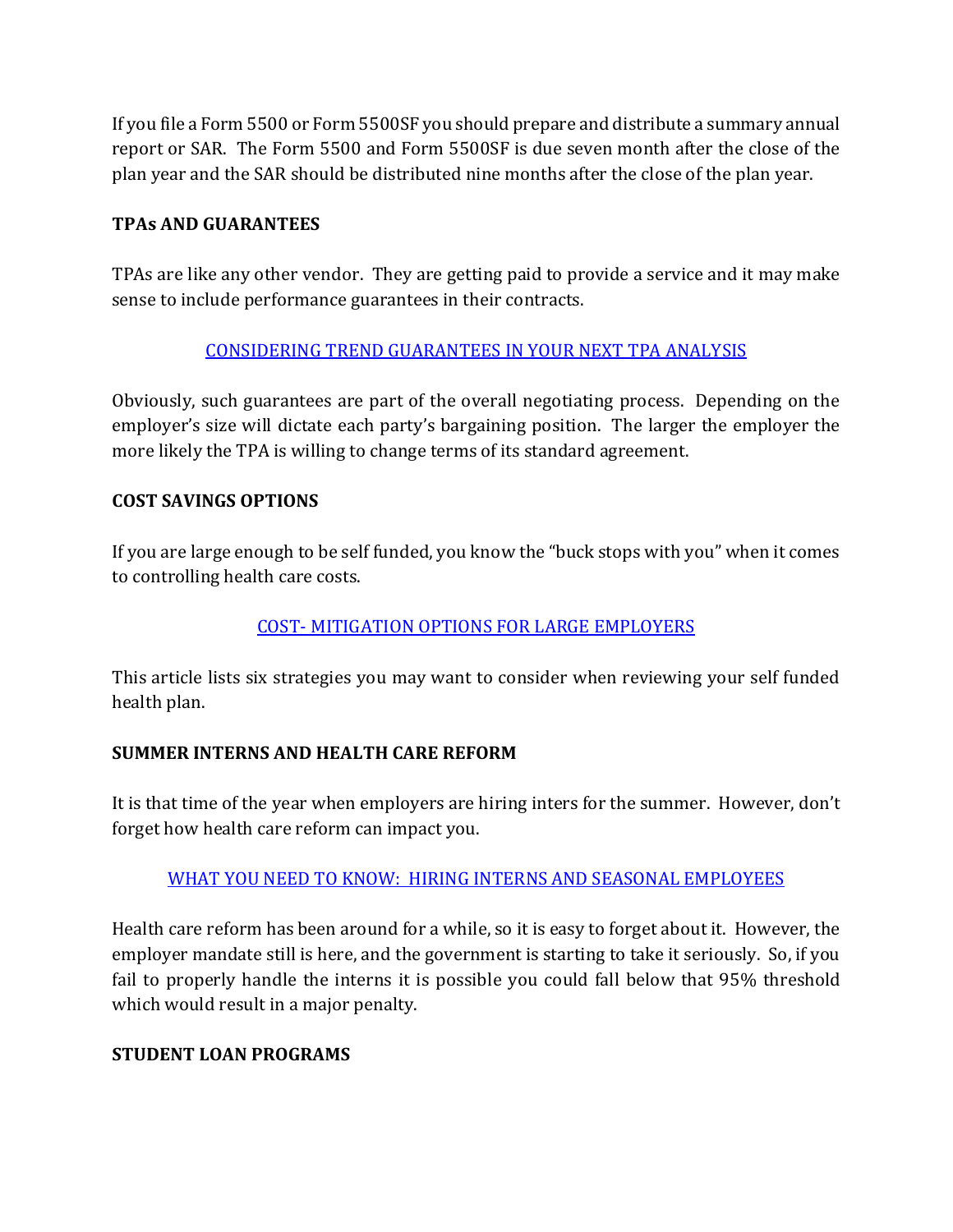The outstanding amount of student loans is massive and one of the newest employee benefits is when employers help younger pay off that debt.

## [COMPANIES OFFER STUDEN LOAN REPAYMENT TO LURE YOUNG WORKERS](https://www.forbes.com/advisor/donna-fuscaldo/2019/06/05/companies-offer-student-loan-repayment-help-to-lure-young-workers/)

This article talks about this benefit. Unfortunately, currently there are no tax benefits for these types of programs, but they still are becoming more popular.

## **MERGERS AND ACQUISITIONS**

As the economy picks up there are more mergers and acquisitions than ever before. Companies are buying other companies every day.

[https://www.wagnerlawgroup.com/resources/erisa/deal-breaking-ma-issues-related-to](https://www.wagnerlawgroup.com/resources/erisa/deal-breaking-ma-issues-related-to-employee-benefit-plans-and-executive-comp)[employee-benefit-plans-and-executive-comp](https://www.wagnerlawgroup.com/resources/erisa/deal-breaking-ma-issues-related-to-employee-benefit-plans-and-executive-comp)

Since employee benefits are so expensive, they are an important part of the consideration. The buy/sell agreement will address those issues. It is very important to remember that the attorneys that put together the deal in all likelihood addressed the benefit issues and therefore, that is the place to start. In other words, before making any decisions regarding benefits you should consult with the lawyers.

## **2020 PLAN LIMITS RELEASED**

Health savings accounts or HSAs have become popular and one of the requirements is that the person be covered under a high deductible health plan or HDHP. The Internal Revenue Code sets the parameter for HSAs and HDHPs.

# [DEAL-BREAKING M&A ISSUES RELATED TO EMPLOYEE BENEFITS AND EMPLOYER](https://www.lockton.com/insights/post/2020-inflation-adjustments-are-rolling-out-just-in-time-for-2020-planning)  **[COMPENSATION](https://www.lockton.com/insights/post/2020-inflation-adjustments-are-rolling-out-just-in-time-for-2020-planning)**

Those limits are adjusted each year for inflation and the government just released the new numbers for next year.

## **WELLNESS PROGRAM CONFUSION MAY END SOON**

The wellness plan rules are complex and confusion. Several agencies have issued rules and, to add to the confusion, a Federal court invalidated the regulations issued by the Equal Employment Opportunity Commission or EEOC,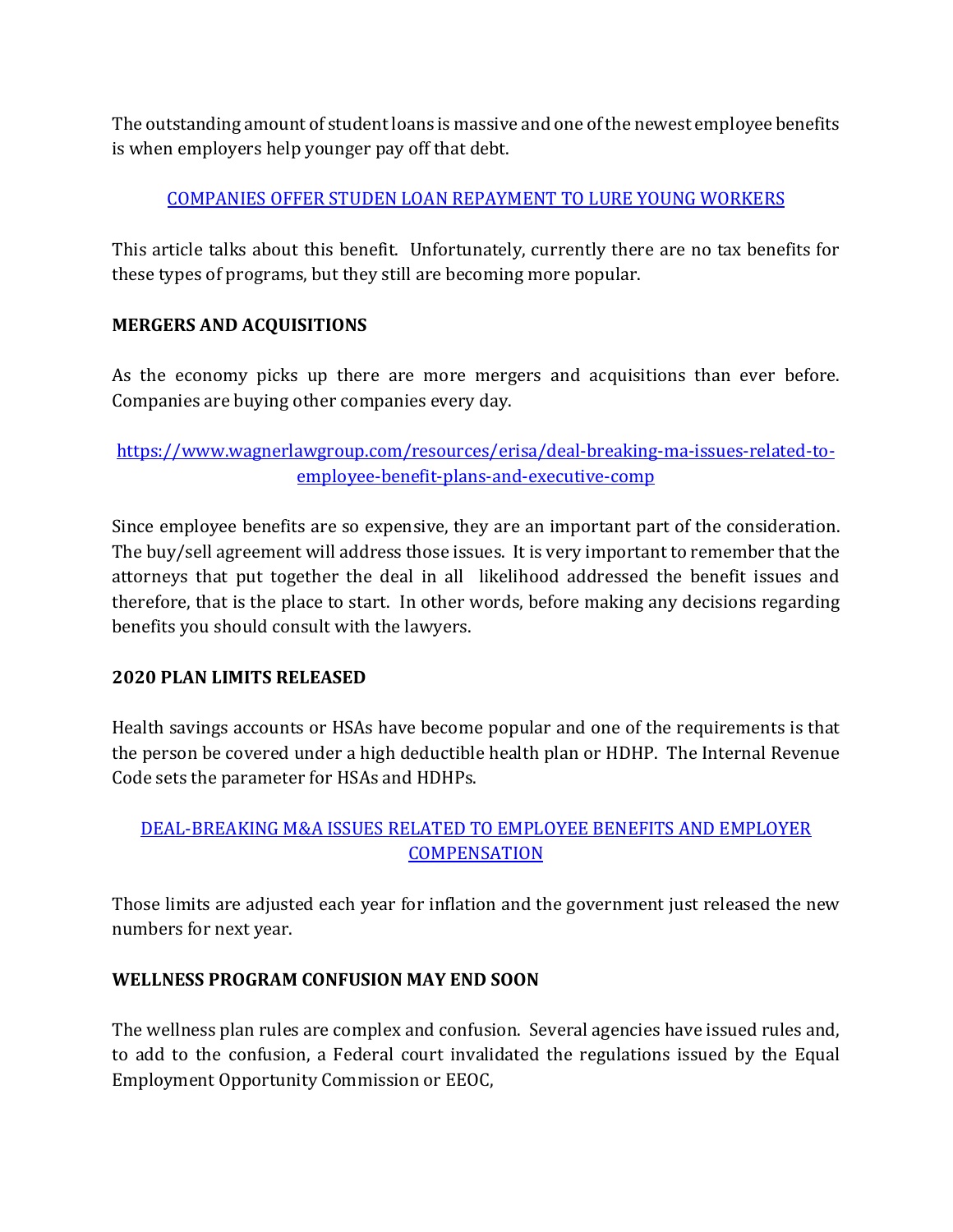#### [LIMBO NO MORE? EEOC MAY SOON PUBLISH NEW WELLNESS PROGRAM RULES](https://www.fisherphillips.com/resources-alerts-limbo-no-more-eeoc-may-soon-publish)

The EEOC recently announced it was going back to the drawing board and will issue new EEOC rules over turning wellness program. However, until the new rules are released the status of wellness programs remain up in the air.

#### **SEVERANCE PAY**

Why not get something for something. It is pretty common practice to have employees signa severance agreement when leaving.

## [GETTING THE MOST BANG FOR YOUR BUCK OUT OF A SEVERANCE RELEASE](https://hawleytroxell.com/2019/06/getting-the-most-bang-for-your-buck-out-of-a-severance-release/)

If the employer is going to pay severance, then the employer ought to get something in return. That has to be spelled out in the severance. So employers should pay attention when it comes to drafting severance agreements.

## **EMPLOYER MANDATE PENALTY SCHEDULED TO INCREASE NEXT YEAR**

The Affordable Care Act imposes penalties on large employers that fail to offer full time employees quality/affordable health care.

# [SECTION 4980H: PENALTIES CONTINUE TO GROW IN 2020](https://accord-aca.com/articles/2020-section-4980h-penalty-amounts)

The statute allows the penalties to increase each year for inflation. The amounts are schedule to increase next year and this article lists the projected numbers for 2020.

## **IRS FORM 1094 & IRS FORM 1095 FIXING REPORTING ERRORS**

The Affordable Care Act imposes penalties on large employers that fail to offer full time employees quality/affordable health coverage. Those penalties are triggered once the government receives IRS Form 1094 and IRS Form 1095.

## [CORRECTING ACA REPORTING ERRORS](https://www.hubinternational.com/products/employee-benefits/compliance-bulletins/2019/05/aca-reporting-error/)

The forms are really complex, and it is easy to make mistakes. This article talks about how to correct reporting errors.

## **CLAIM ADVOCATES COMING INTO VOGUE**